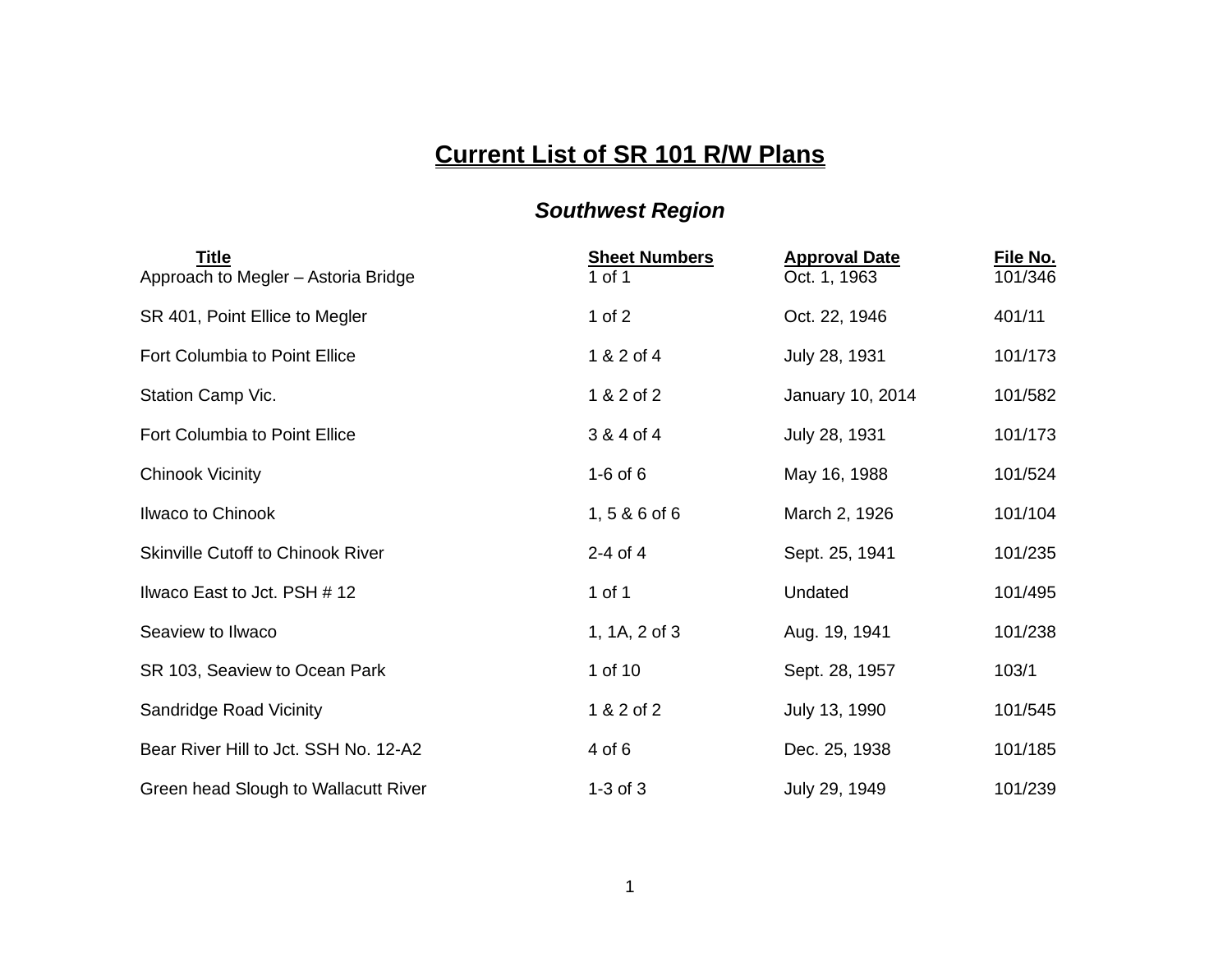| Johnson's Landing to Bear River Dyke                                  | 3-7 of 7         | Nov. 23, 1937                          | 101/483            |
|-----------------------------------------------------------------------|------------------|----------------------------------------|--------------------|
| Naselle River Bridge Vic.                                             | $1-3$ of $3$     | March 14, 1983                         | 101/479            |
| Johnson's Landing to Bear River Dyke                                  | 2 of 7           | Nov. 23, 1937                          | 101/483            |
| Nemah to Naselle River                                                | 3 of 3           | July 29, 1915                          | 101/31             |
| SR 4, Deep River to Johnsons Landing                                  | 13 of 13         | Dec. 14, 1922                          | 4/6                |
| Johnson's Landing to Middle Nemah River                               | $1-9$ of $9$     | April 9, 1957                          | 101/314            |
| Palix River to Middle Nemah River                                     | $1-5$ of $5$     | April 20, 1937                         | 101/190            |
| <b>Palix River South</b>                                              | 1-4 of 4         | Nov. 10, 1949                          | 101/240            |
| Palix River Bridge Vicinity                                           | 1 & 2 of 2       | April 3, 1987                          | 101/518            |
| Niawiakum River to Palix River                                        | 1 & 2 of 2       | Nov. 25, 1930                          | 101/170            |
| Bone River to Niawiakum River                                         | 1 & 2 of 2       | Nov. 25, 1930                          | 101/172            |
| Stuart's Slough to Bone River                                         | 4 & 5 of 5       | Nov. 25, 1930                          | 101/176            |
| Stuart's Slough to Bruceport                                          | 1 of 3           | Dec. 2, 1933                           | 101/195            |
| Stuart's Slough to Bone River<br><b>Stuart's Slought to Bruceport</b> | 2 of 5<br>3 of 3 | Nov. 25, 1930<br>Dec. 2, 1933          | 101/176<br>101/195 |
| Potter's Slought to Stuart's Slough                                   | $1-3$ of $3$     | Nov. 25, 1930                          | 101/171            |
| South Bend to Potter's Slough                                         | 2 of 2           | Nov. 25, 1930<br>Revised July 24, 1934 | 101/180            |